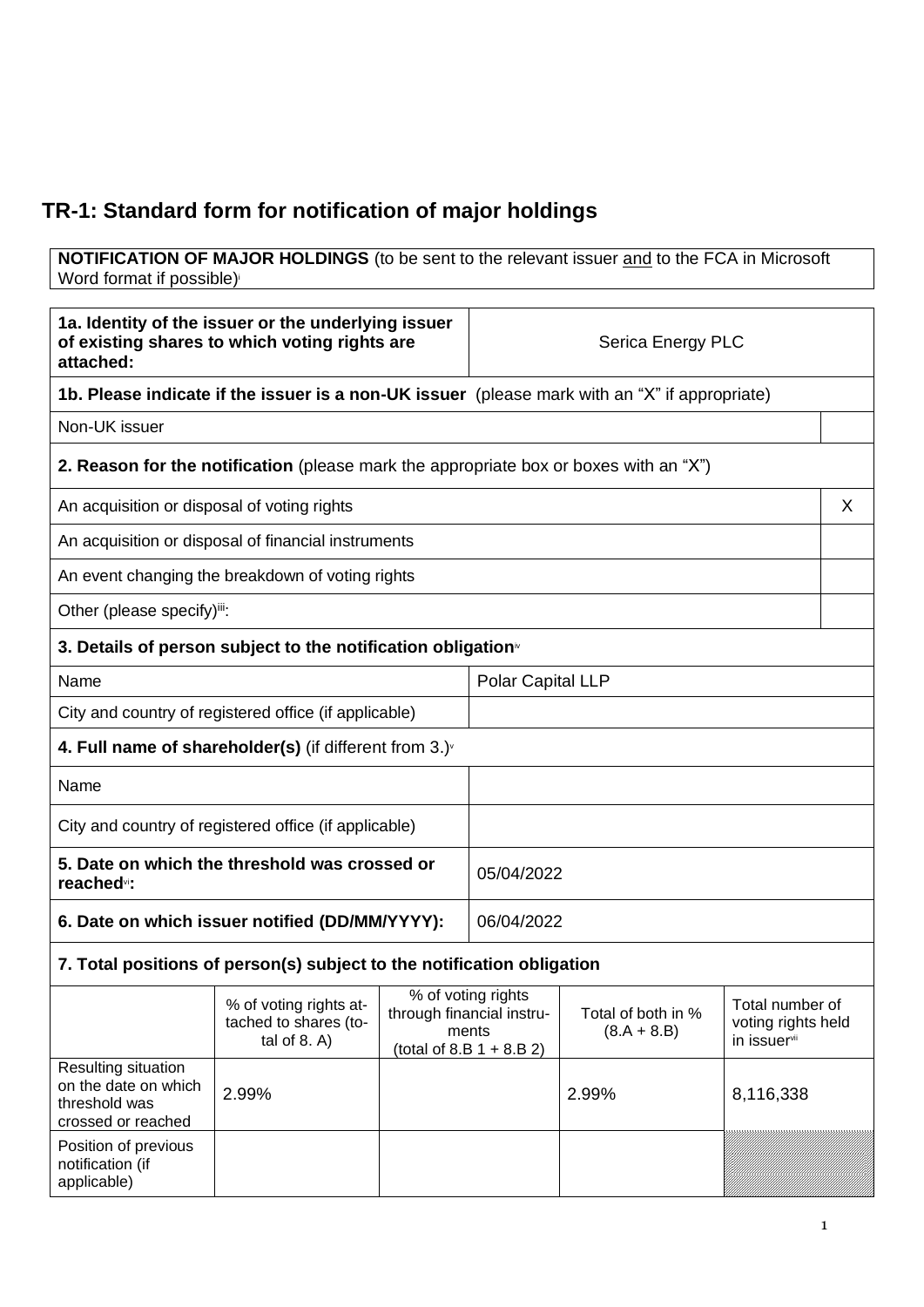## **8. Notified details of the resulting situation on the date on which the threshold was crossed or reached**viii

## **A: Voting rights attached to shares**

| Class/type of<br>shares<br>ISIN code (if possible) | Number of voting rightsix |                               | % of voting rights        |                               |
|----------------------------------------------------|---------------------------|-------------------------------|---------------------------|-------------------------------|
|                                                    | <b>Direct</b><br>(DTR5.1) | <b>Indirect</b><br>(DTR5.2.1) | <b>Direct</b><br>(DTR5.1) | <b>Indirect</b><br>(DTR5.2.1) |
| GB00B0CY5V57                                       | 8,116,338                 |                               | 2.99%                     |                               |
|                                                    |                           |                               |                           |                               |
|                                                    |                           |                               |                           |                               |
| <b>SUBTOTAL 8. A</b>                               | 8,116,338                 |                               | 2.99%                     |                               |

| B 1: Financial Instruments according to DTR5.3.1R (1) (a) |                               |                                         |                                                                                                        |                    |
|-----------------------------------------------------------|-------------------------------|-----------------------------------------|--------------------------------------------------------------------------------------------------------|--------------------|
| Type of financial in-<br>strument                         | <b>Expiration</b><br>$date^x$ | Exercise/<br><b>Conversion Periodxi</b> | <b>Number of voting rights</b><br>that may be acquired if<br>the instrument is<br>exercised/converted. | % of voting rights |
|                                                           |                               |                                         |                                                                                                        |                    |
|                                                           |                               |                                         |                                                                                                        |                    |
|                                                           |                               |                                         |                                                                                                        |                    |
|                                                           |                               | <b>SUBTOTAL 8. B 1</b>                  |                                                                                                        |                    |

| B 2: Financial Instruments with similar economic effect according to DTR5.3.1R (1) (b) |                                                        |                                               |                                                     |                            |                    |
|----------------------------------------------------------------------------------------|--------------------------------------------------------|-----------------------------------------------|-----------------------------------------------------|----------------------------|--------------------|
| <b>Type of financial</b><br>instrument                                                 | <b>Expiration</b><br>$date^{\scriptscriptstyle\times}$ | Exercise/<br><b>Conversion Pe-</b><br>riod xi | <b>Physical or</b><br>cash<br><b>settlement</b> xii | Number of<br>voting rights | % of voting rights |
|                                                                                        |                                                        |                                               |                                                     |                            |                    |
|                                                                                        |                                                        |                                               |                                                     |                            |                    |
|                                                                                        |                                                        |                                               |                                                     |                            |                    |
|                                                                                        |                                                        |                                               | <b>SUBTOTAL</b><br>8.B.2                            |                            |                    |